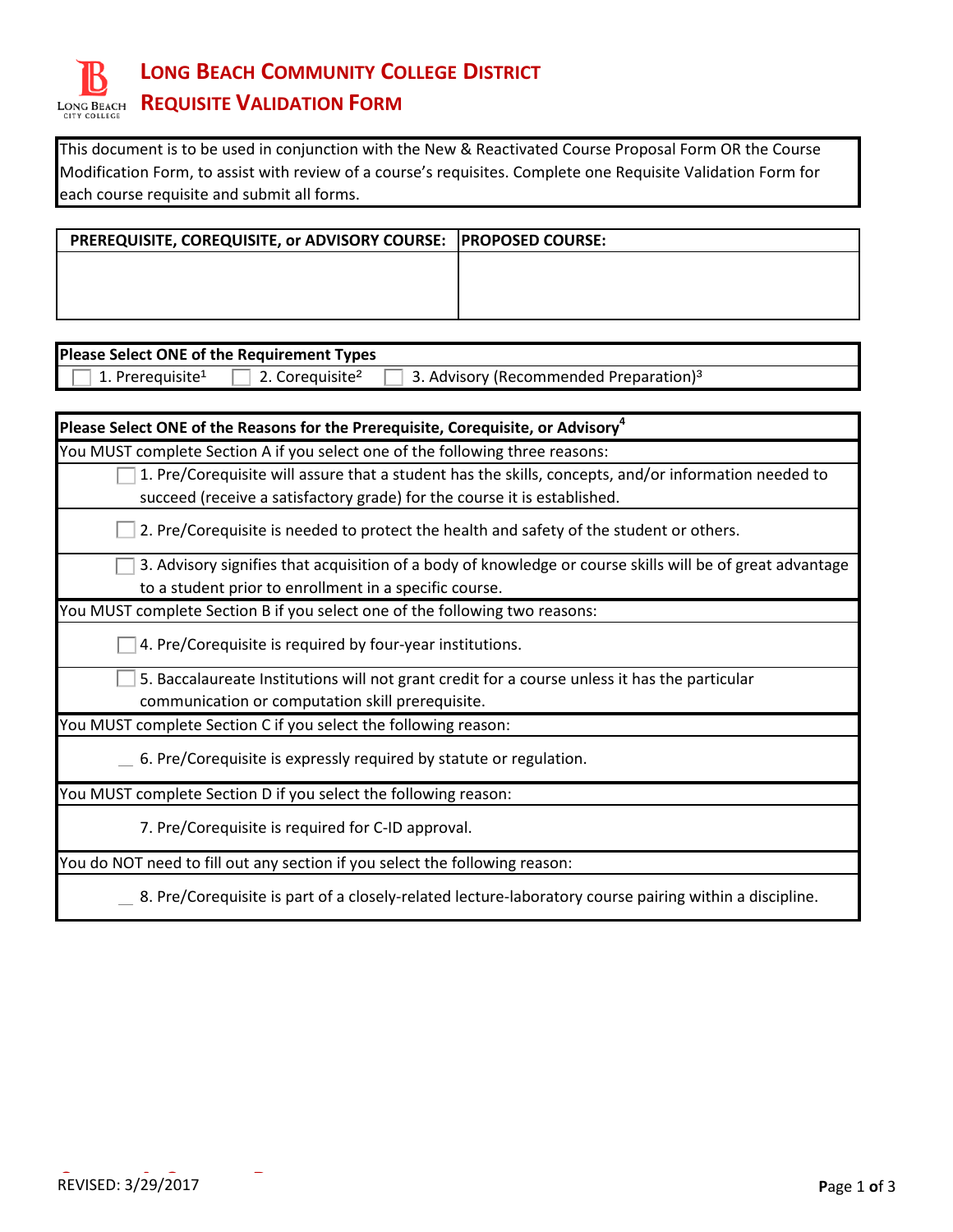## **SECTION A: CONTENT REVIEW**

| In each row, list OUTCOME skills, concepts, and/or<br>information (SLOs or Objectives) developed in the<br>Prerequisite, Corequisite, or Advisory Course that<br>students need to succeed in the Proposed Course.<br>(These skills will NOT be taught in the Proposed Course.)                                                                                                                                                                                                                                                                      | In each row, list the matching skills, concepts, and/or<br>information (SLOs or Objectives) in the Proposed Course<br>that require the knowledge listed from the Prerequisite,<br>Corequisite, or Advisory Course.              |  |  |
|-----------------------------------------------------------------------------------------------------------------------------------------------------------------------------------------------------------------------------------------------------------------------------------------------------------------------------------------------------------------------------------------------------------------------------------------------------------------------------------------------------------------------------------------------------|---------------------------------------------------------------------------------------------------------------------------------------------------------------------------------------------------------------------------------|--|--|
|                                                                                                                                                                                                                                                                                                                                                                                                                                                                                                                                                     |                                                                                                                                                                                                                                 |  |  |
|                                                                                                                                                                                                                                                                                                                                                                                                                                                                                                                                                     |                                                                                                                                                                                                                                 |  |  |
| potential enrollment impacts. Evidence attached.<br><b>Department Head Name:</b>                                                                                                                                                                                                                                                                                                                                                                                                                                                                    | Requisite course's Department Head was consulted to verify whether completion of proposed<br>requisite leads to skills needed for success in course for which it is established, as well as, regarding<br>Date of Consultation: |  |  |
| The proposed requisite is a computational or communication course AND the course for which it is being<br>proposed is not. Example: History 10 (not a communication course) wants to add English 1 (a communication<br>course) as a pre-requisite.<br>$\Box$ Yes<br><b>No</b>                                                                                                                                                                                                                                                                       |                                                                                                                                                                                                                                 |  |  |
| If yes, please confirm the following:<br>Institutional Effectiveness Research Request for Requisite Course Success Comparison completed and<br>results attached.                                                                                                                                                                                                                                                                                                                                                                                    |                                                                                                                                                                                                                                 |  |  |
| IE compares historical course grades or other outcomes (e.g., exam scores) of students who had the<br>desired pre/co-requisite coursework to grades of students without the pre/co-requisite coursework for<br>a class that faculty are considering a pre/corequisite. IE will test for statistically significant differences<br>between the two groups and evaluate the number of students in the analysis to determine if the<br>differences could be due to either too large or too small a sample size to run a reasonable statistical<br>test. |                                                                                                                                                                                                                                 |  |  |

## **SECTION B: UC/CSU REVIEW**

| List courses that correspond with the Proposed Course for at least three UC and/or CSU campuses and the |                |             |                        |                        |  |
|---------------------------------------------------------------------------------------------------------|----------------|-------------|------------------------|------------------------|--|
| corresponding Prerequisite or Corequisite.                                                              |                |             |                        |                        |  |
| <b>UC/CSU Campus</b>                                                                                    | lCourse Number | Course Name | <b>Pre/Corequisite</b> | <b>Pre/Corequisite</b> |  |
|                                                                                                         |                |             | Number                 | <b>Name</b>            |  |
|                                                                                                         |                |             |                        |                        |  |
|                                                                                                         |                |             |                        |                        |  |
|                                                                                                         |                |             |                        |                        |  |
| 14                                                                                                      |                |             |                        |                        |  |
|                                                                                                         |                |             |                        |                        |  |